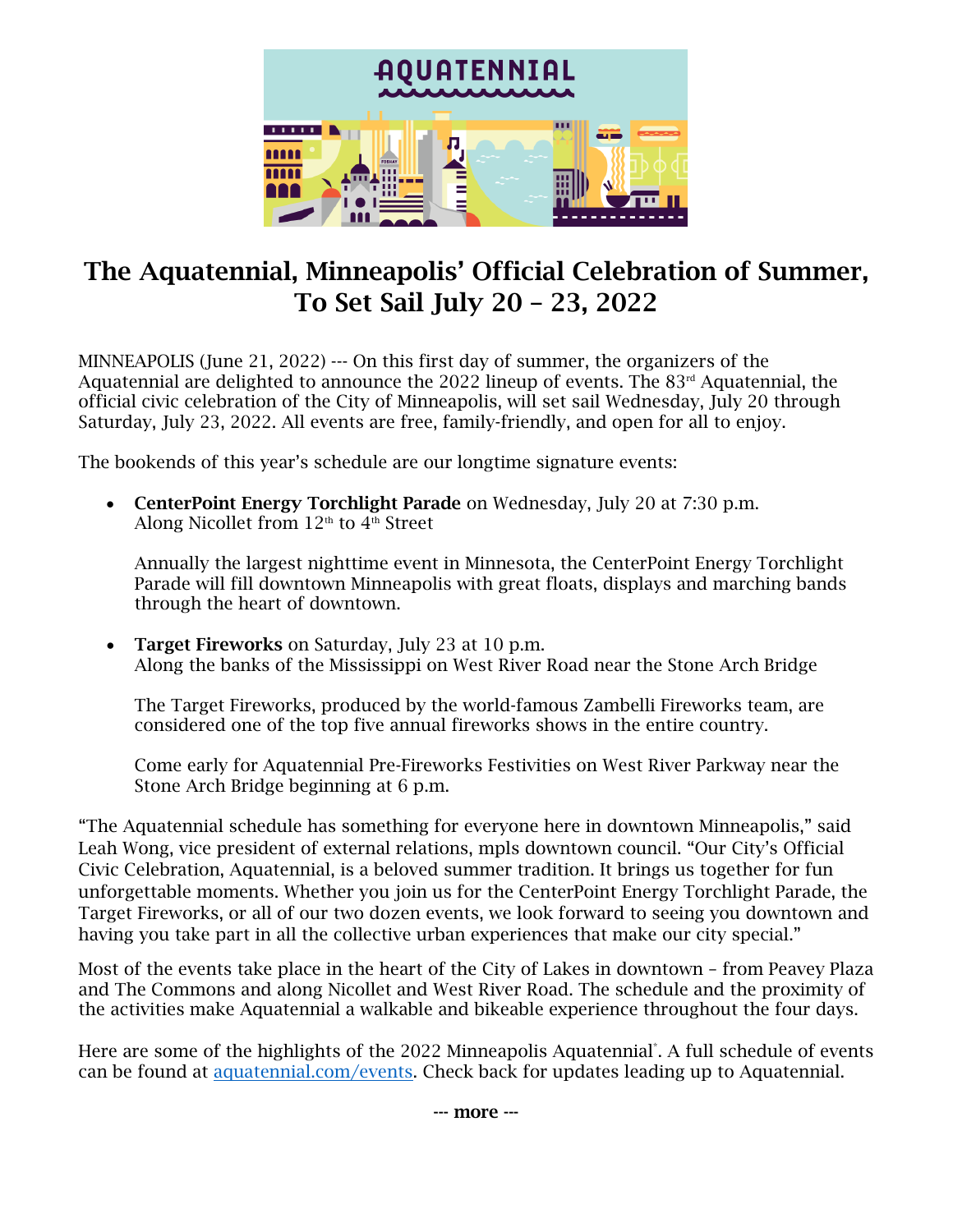#### WEDNESDAY, JULY 20

- Aquatennial Blood Drive with the American Red Cross Peavey Plaza, 9 a.m. 3 p.m.
- Go Outside with Hennepin County lawn games, Government Center South Plaza, 11:30 a.m. – 1:30 p.m.
- CenterPoint Energy Torchlight Parade Nicollet from  $12<sup>th</sup>$  to  $4<sup>th</sup>$  Streets, 7:30 p.m.
- Movies in the Park: "Black Panther" The Commons (425 Portland Ave. So), at 9:15 p.m.

### THURSDAY, JULY 21

- Aquatennial Blood Drive with the American Red Cross Peavey Plaza, 9 a.m. 3 p.m.
- Downtown Thursdays: Nicollet Market, music, performance and more Nicollet between  $6<sup>th</sup>$  to  $8<sup>th</sup>$ , 10 a.m. - 2:30 p.m.
- Go Outside with Hennepin County lawn games, Government Center South Plaza, 11:30 a.m. – 1:30 p.m.
- Music in the Park: JoJo Green The Commons, 5 p.m. 6 p.m.
- Learn to Roller Skate at Aquatennial The Commons, 5 p.m. 7 p.m.
- Outdoor Movie Night, Go Outside with Hennepin County: "Aquaman" Target Field Station, 7 p.m.
- Twin Cities River Rats Waterski Show West River Road on Mississippi River between Broadway and Plymouth Avenues, 7 p.m.

# FRIDAY, JULY 22

- Aquatennial Blood Drive with the American Red Cross Peavey Plaza, 9 a.m. 3 p.m.
- Alchemy 365 outdoor fitness class at Aquatennial, Mpls Sculpture Garden, 5:30 p.m.
- Twin Cities River Rats Waterski Show West River Road on Mississippi River between Broadway and Plymouth Avenues, 7 p.m.

# SATURDAY, JULY 23

- Upper St. Anthony Lock and Dam Open House St. Anthony Falls Lock & Dam, 9:30 a.m. – 5 p.m.
- Twin Cities Carifest West River Road between Plymouth and Broadway Ave, 11 a.m. – 10 p.m.
- Salsa Cookoff Midtown Global Market (920 E. Lake Street), 12 p.m. 2 p.m.
- AquaJam Skateboarding Water Works, West River Parkway near Portland Avenue, 4 p.m. – 7 p.m.
- City of Lakes Market West River Parkway near Guthrie Theater, 5 p.m. 10 p.m.
- Mpls Craft Market West River Parkway near Guthrie Theater, 5 p.m. 10 p.m.
- Pre-Fireworks Festivities live music West River Parkway near Stone Arch Bridge, 6 pm. – 10 p.m.
- Target Fireworks West River Parkway near Stone Arch Bridge, 10 p.m.

More information is available at [aquatennial.com](http://www.aquatennial.com/) and follow along @Aquatennial on Facebook, Instagram, and Twitter for up-to-the-minute details.

# Volunteers Needed

The Aquatennial relies on dozens of volunteers to help make the festival a success. Sign up online to be part of the Aquatennial Volunteer Program and assist with such events as the CenterPoint Energy Torchlight Parade and Target Fireworks. Perks include access to the partner viewing area at the Fireworks, a t-shirt, and other benefits. [aquatennial.com/volunteer/](http://www.aquatennial.com/volunteer/)